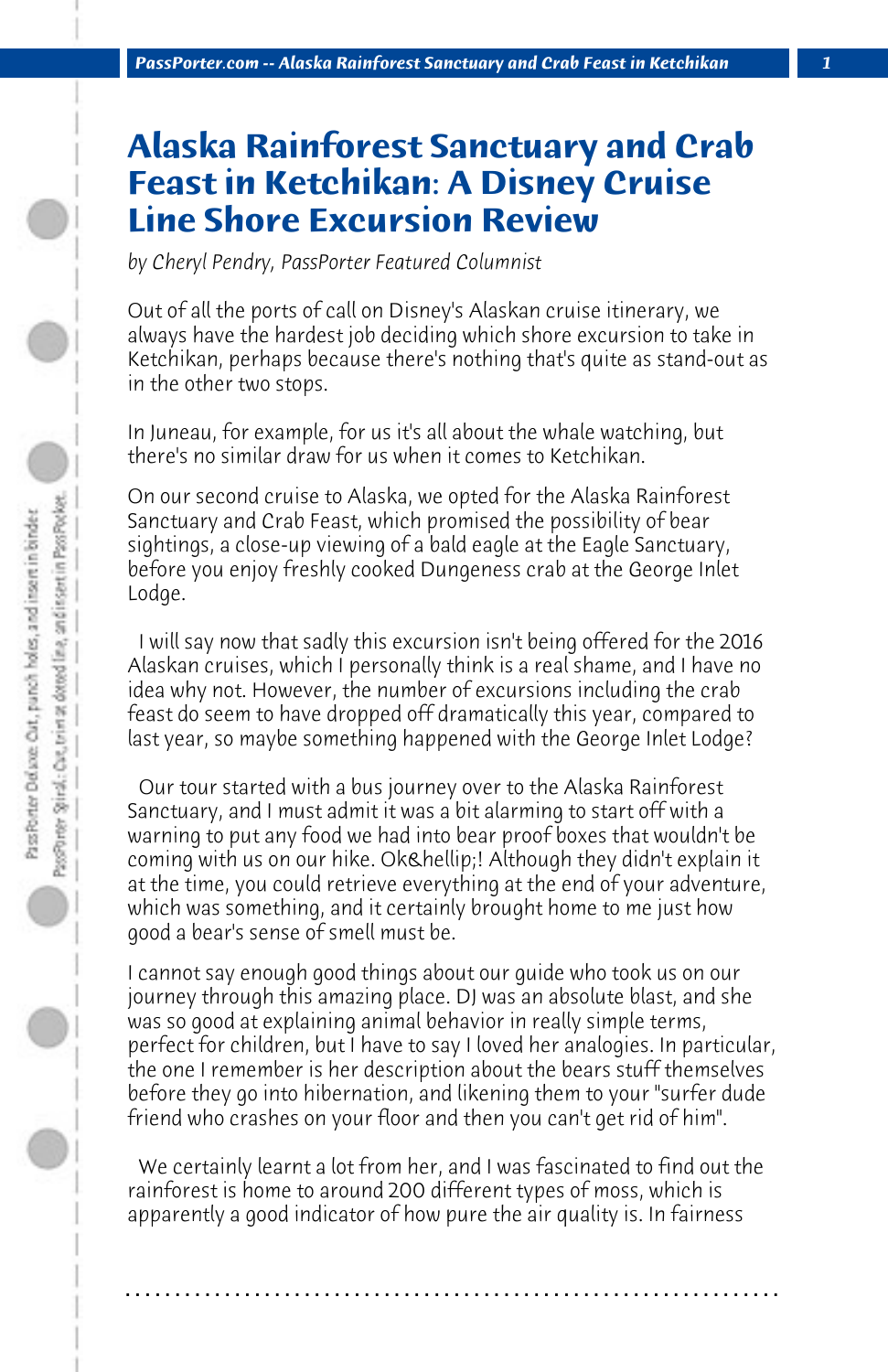though, I was hardly surprised to learn it's pretty clean here, given there's hardly much industrialization in Alaska. We heard all about the different types of trees, and bushes, and we were given a warning about one in particular that's covered in spikes. I made sure to give it a wide berth!

 However, beautiful as the rainforest was, I could tell most people in our group were here for the wildlife sightings. Given that we'd already had some amazing sightings of bears in Skagway on this cruise, I was quite laid back about it, until we saw a bear right ahead of us. Now, by this point, we were by the salmon hatchery, which is of on elevated wooden platforms, which meant we could observe the magnificent creatures below us in complete safety. DJ explained that the bear was probably about two or three years old, certainly a juvenile, and it was fascinating to watch him fishing, and successfully getting a salmon, which he then retreated with. Obviously he was a little shy eating it in front of an audience, and who can blame him?

 Although this was definitely a highlight, we still had plenty to explore here. We were taken through the old saw mill, learning about the work that used to go on here, before meeting a totem pole carver. This bit of the tour was a bit disappointing, as the woman in there really didn't engage that well with us, and I got the impression she wasn't the master carver, but was just helping out.

 However, the next bit definitely made up for that. The Alaska Raptor Center has an area here, where they showcase some of the birds they've saved over the years. They're based in Sitka, but come down here every summer with a selection of birds, so more people can learn about their work, and I'm sure it helps them financially too, as I know we gave generously to the donation boxes they had here, as did many others in our group. The birds were beautiful to admire, but they all had such sad stories, including one which was taken as a chick by a young boy who hand reared it. Sadly, that means he's now incapable of hunting for himself, and has even tried to mate with humans, as he thinks we're his family, rather than other birds. It was here that we got to see some of the promised bald eagles, although sadly they were difficult to photograph, given they were behind wire netting.

 I really enjoyed our visit to the Alaska Rainforest Sanctuary, and there was certainly plenty to see here. I'm glad to see it is still part of some of the Disney Cruise Line itineraries for this summer, as it's well worth visiting.

 From here, we then headed over to the George Inlet Lodge on the bus for our crab feast. We did this on our first Alaska cruise during the

**. . . . . . . . . . . . . . . . . . . . . . . . . . . . . . . . . . . . . . . . . . . . . . . . . . . . . . . . . . . . . . . . . .**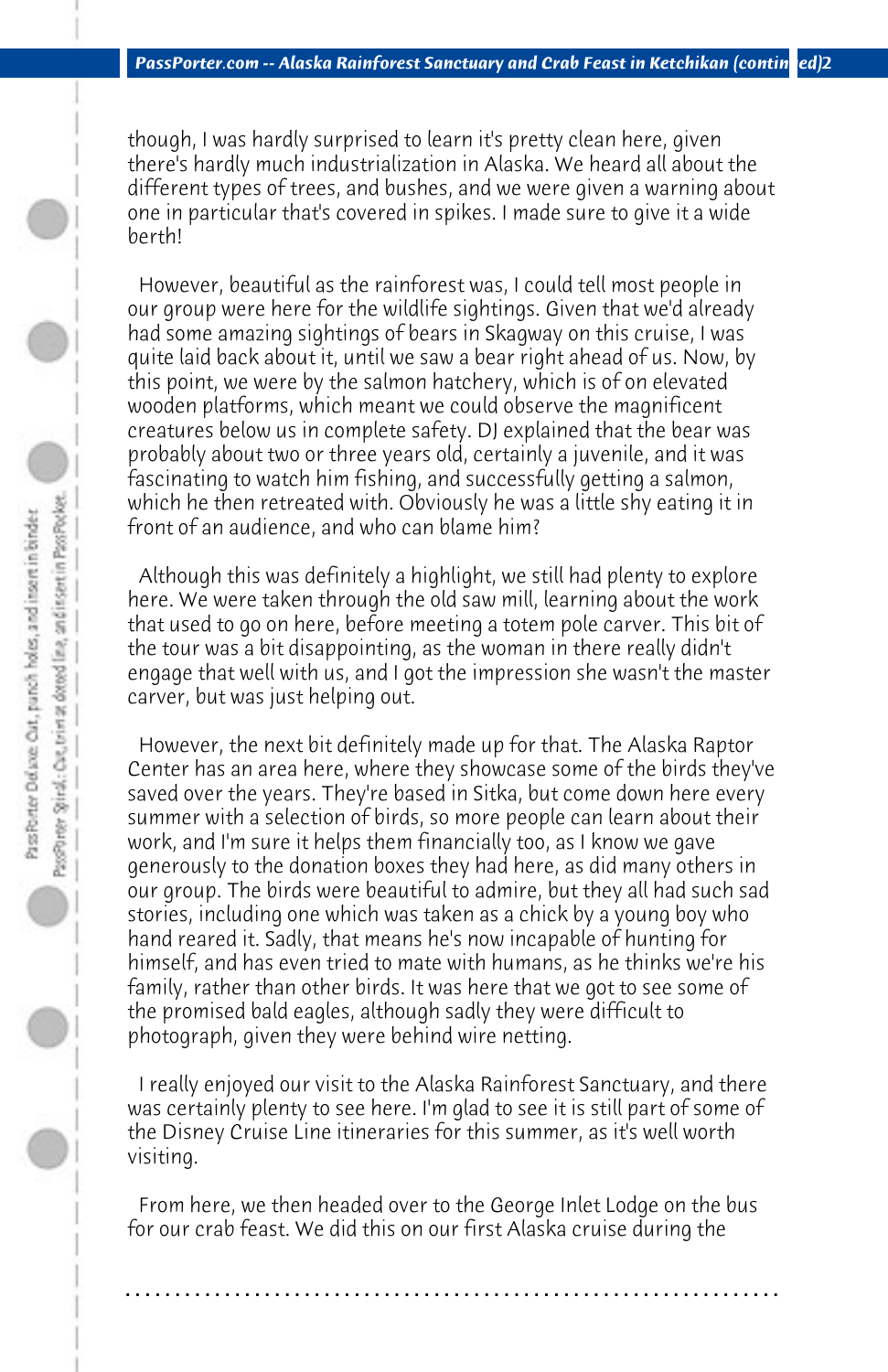*PassPorter.com -- Alaska Rainforest Sanctuary and Crab Feast in Ketchikan (contin ed)3* 

inaugural season in 2011, so we knew what awaited us. Essentially, this is an eat as much as you can arrangement, although of course you're slowed down by the fact you have to shell your crab. You're talked through how to do it, but when it's something you only do occasionally, it takes a while to get used to it, and it does seem to be quite a lot of effort, sometimes for not very much return! Having said that, the crab is absolutely superb, the best I've ever tasted, but then again, what else would you expect from Alaska?!

 Eventually, stuffed to the gills, it was time to head back up the 79 steps to the bus, and by now, we needed the exercise after our huge meal! From there, it was back to the Wonder, where we waddled our way back on board.

 Although this excursion isn't offered this year, each element is available through different tours. You can visit the Alaskan Rainforest Sanctuary on [the Rainforest, Wildlife Sanctuary, Raptor C](http://www.passporter.com/articles/cheryl-pendry-featured-columnist.asp)enter and Totems (\$89/adults, \$49/ages 3-9), and essentially this offers everything we enjoyed on our tour, with the exception of the crab feast.

 If the crab feast appeals more, you can choose from either the wilderness exploration and crab feast (\$159/adults and \$109/ages up to [9\), where you take a cruise from the lodge to the cannery, with wil](http://www.passporter.com/articles/dcl-alaska-rainforest-sanctuary-ketchikan.php)dlife and scenery to be seen on the way. The other option is the exclusive flightseeing and crab feast tour (\$249/adults and \$189/ages 2-9), which we did on the inaugural season of Alaskan cruises and loved, although it's certainly not cheap, but it is an exhilarating experience.

*About The Author: Cheryl and husband Mark live in England and love to travel, particularly to America. They are in the process of visiting every Disney theme park around the world, having already been to Disneyland Resort Paris, Hong Kong Disneyland and both American Disney resorts. They are now planning for their trip to Japan in the spring to visit the Tokyo Disney Resort.* Click here to view more of Cheryl's articles!

*Article last updated: 06-02-2016*

*View the latest version online at: http://www.passporter.com/articles/dcl-alaska-rainforest-sanctuary-ketchikan.html*

*Copyright by Cheryl Pendry. All rights reserved under International and Pan-American Copyright Conventions. No part of this publication may be stored in a retrieval system or transmitted in any form by any means electronic, mechanical, photocopying, recording, scanning, or otherwise, except as permitted under sections 107 or 108 of the 1976 United States Copyright Act. Resale of this guide is strictly prohibited without the copyright holder's*

**. . . . . . . . . . . . . . . . . . . . . . . . . . . . . . . . . . . . . . . . . . . . . . . . . . . . . . . . . . . . . . . . . .**

 $\circ$